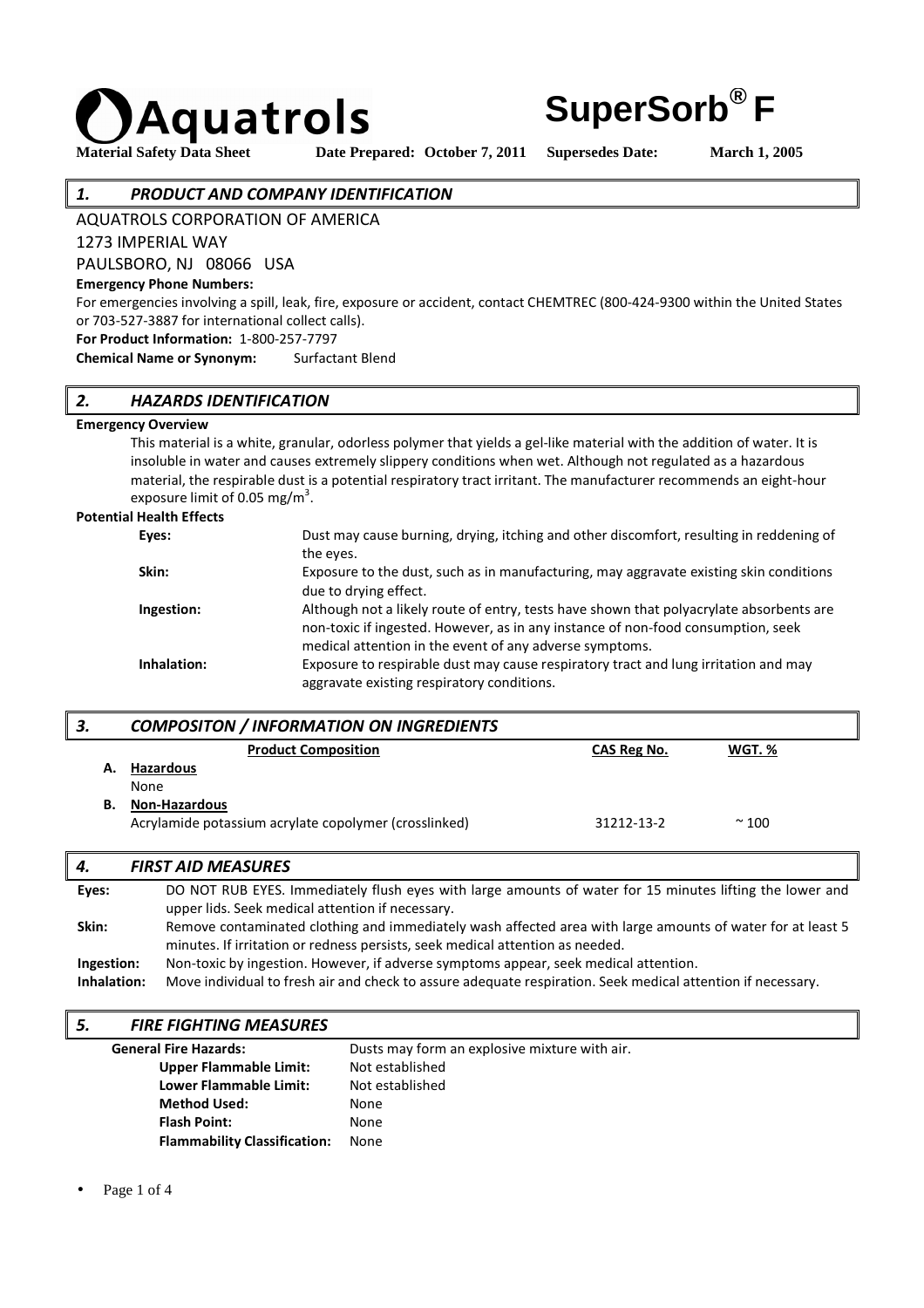



Material Safety Data Sheet Date Prepared: October 7, 2011 Supersedes Date: March 1, 2005

| <b>Hazardous Combustion Products:</b>        | On thermal decomposition, oxides of carbon and nitrogen.                     |
|----------------------------------------------|------------------------------------------------------------------------------|
| <b>Extinguishing Media:</b>                  | Dry chemical, foam, carbon dioxide, water fog. Extremely slippery conditions |
|                                              | are created if spilled product comes in contact with water.                  |
| <b>Fire Fighting Equipment/Instructions:</b> | Firefighters should wear full protection clothing including self contained   |
|                                              | breathing apparatus.                                                         |

# *6. ACCIDENTAL RELEASE MEASURES*

| Containment                   | Sweep or vacuum material when possible and shovel into a waste container.                                                                                                                                                                                                        |
|-------------------------------|----------------------------------------------------------------------------------------------------------------------------------------------------------------------------------------------------------------------------------------------------------------------------------|
| <b>Procedures:</b>            |                                                                                                                                                                                                                                                                                  |
| <b>Clean-Up Procedures:</b>   | Use caution after contact of product with water as extremely slippery conditions will result.<br>Residuals may be flushed with water into the drain for normal wastewater treatment. This is a<br>non-hazardous waste suitable for disposal in an approved solid waste landfill. |
| <b>Evacuation Procedures:</b> | None required.                                                                                                                                                                                                                                                                   |
| <b>Special Procedures:</b>    | Avoid respirable dust inhalation during clean-up. Wear appropriate respirator.                                                                                                                                                                                                   |

# *7. HANDLING AND STORAGE*

| <b>Handling Procedures:</b> | Handle as an eye and respiratory tract irritant. |
|-----------------------------|--------------------------------------------------|
| <b>Storage Procedures:</b>  | Store in a dry, closed container.                |

### *8. EXPOSURE CONTROLS / PERSONAL PROTECTION*

| <b>Exposure Guidelines:</b>           |                                                                                                                                                                                                                          |
|---------------------------------------|--------------------------------------------------------------------------------------------------------------------------------------------------------------------------------------------------------------------------|
| <b>General Product Information:</b>   | This product is not regulated as a hazardous material. However, the manufacturer<br>recognizes the potential for respiratory tract irritation and recommends an eight<br>hour exposure limit of 0.05 mg/m <sup>3</sup> . |
| <b>Component Exposure Limits:</b>     | No information is available.                                                                                                                                                                                             |
| <b>Engineering Controls:</b>          | Provide local exhaust ventilation to maintain worker exposure to less than 0.05<br>$mg/m3$ over an eight-hour period.                                                                                                    |
| <b>Personal Protective Equipment:</b> |                                                                                                                                                                                                                          |
| Eyes/Face:                            | Wear safety glasses with side shields or goggles.                                                                                                                                                                        |
| Skin:                                 | Use impervious gloves when handling the product in the manufacturing environment.                                                                                                                                        |
| <b>Respiratory:</b>                   | Wear respirator with a high efficiency filter if particulate concentrations in the work<br>area exceed 0.05 mg/m <sup>3</sup> over an eight-hour period.                                                                 |
| General:                              | Obey reasonable safety precautions and practice good housekeeping. Wash<br>thoroughly after handling.                                                                                                                    |

#### *9. PHYSICAL AND CHEMICAL PROPERTIES*

| Solid                            |
|----------------------------------|
| White powder                     |
| None                             |
| 6.9 $(1 g/l)$ in water)          |
| <7.5 mm Hg@20°C (68°F)           |
| Not established                  |
| Not established                  |
| Not established                  |
| >199°C (390°F)                   |
| Not established                  |
| Essential insoluble @20°C (68°F) |
| $\approx$ 620 kg/m <sup>3</sup>  |
| $\approx$ 0.7 g/cm <sup>3</sup>  |
|                                  |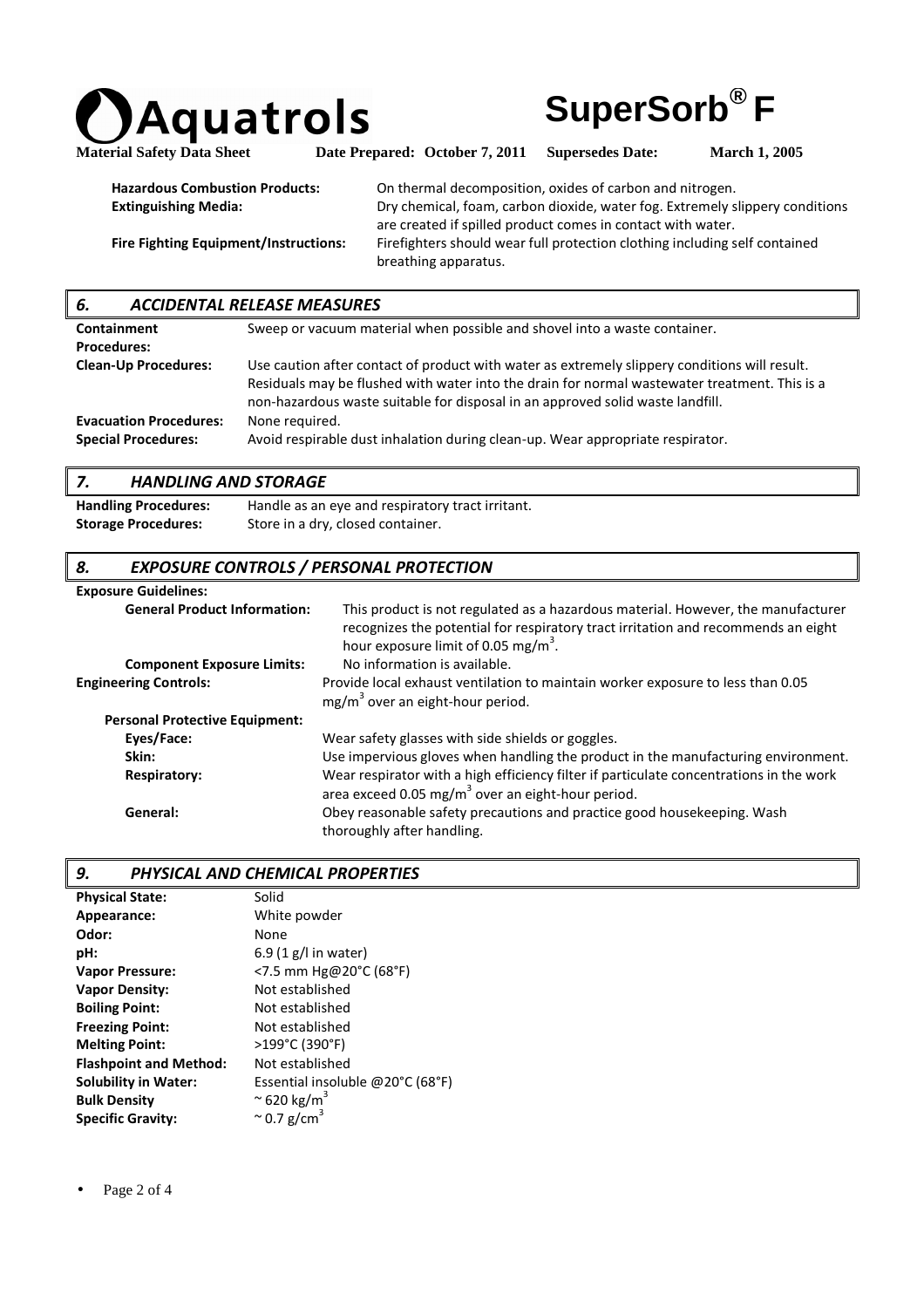



Material Safety Data Sheet Date Prepared: October 7, 2011 Supersedes Date: March 1, 2005

# *10. STABILITY AND REACTIVITY*

| TU.<br>JIMPIIII ANV NLMIIIII                    |                                                                                   |
|-------------------------------------------------|-----------------------------------------------------------------------------------|
| <b>Chemical Stable:</b>                         | This material is stable under normal handling and storage conditions described in |
|                                                 | Section 7.                                                                        |
| <b>Chemical Stability: Conditions to Avoid:</b> | None                                                                              |
| Incompatibility:                                | None                                                                              |
| <b>Hazardous Decomposition:</b>                 | See combustion products                                                           |
| <b>Hazardous Polymerization:</b>                | Will not occur                                                                    |
|                                                 |                                                                                   |

### *11. TOXICOLOGICAL INFORMATION*

| <b>Acute and Chronic Toxicity:</b>                | <b>General Product Information</b>                                                                                                                                                                                                                                                                                                                                                                                                                                                             |
|---------------------------------------------------|------------------------------------------------------------------------------------------------------------------------------------------------------------------------------------------------------------------------------------------------------------------------------------------------------------------------------------------------------------------------------------------------------------------------------------------------------------------------------------------------|
| <b>Oral Toxicity:</b>                             | $LD_{50}$ rat >5000 mg/kg (3% solution): Method: OECD No. 401-Limit test                                                                                                                                                                                                                                                                                                                                                                                                                       |
| <b>Dermal Toxicity:</b>                           | $LD_{50}$ rat >2000 mg/kg; Method: OECD No. 402-Limit test                                                                                                                                                                                                                                                                                                                                                                                                                                     |
| <b>Skin Irritation:</b>                           | Rabbit: No irritation. Method OECD No. 404                                                                                                                                                                                                                                                                                                                                                                                                                                                     |
| Eye irritation:                                   | Rabbit: No irritation. Method OECD No. 405                                                                                                                                                                                                                                                                                                                                                                                                                                                     |
| Sensitization:                                    | Guinea pig: No sensitization. Method: OECD No. 406                                                                                                                                                                                                                                                                                                                                                                                                                                             |
|                                                   | Acute inhalation of respirable dust may cause irritation of the upper respiratory tract and lungs.                                                                                                                                                                                                                                                                                                                                                                                             |
| Acute Toxicity-LD <sub>50</sub> /LC <sub>50</sub> | No $LD_{50}/LC_{50}$ 's are available for this product's components.                                                                                                                                                                                                                                                                                                                                                                                                                           |
| Carcinogenicity:                                  | General Product Information: This material is not listed as a carcinogen by IARC, NTP, or                                                                                                                                                                                                                                                                                                                                                                                                      |
|                                                   | OSHA.                                                                                                                                                                                                                                                                                                                                                                                                                                                                                          |
|                                                   | <b>Component Carcinogenicity:</b> No information is available.                                                                                                                                                                                                                                                                                                                                                                                                                                 |
| <b>Chronic Toxicity:</b>                          | Chronic inhalation exposure to rats for a lifetime (two years) using a sodium polyacrylate<br>absorbent material that had been micronized to a respirable particle size (<10 micrograms)<br>produced a non-specific inflammation and chronic lung injury at 0.2 mg/m and 0.8 mg/m.<br>Also, at 0.8 mg/m <sup>3</sup> , tumors were seen in some test animals. In the absence of chronic<br>inflammation, tumors are not expected. There were no adverse effects detected at 0.05<br>$mg/m^3$ . |
| Mutagenicity:                                     | A similar polyacrylate absorbent had no effect in mutagenicity tests.                                                                                                                                                                                                                                                                                                                                                                                                                          |

## *12. ECOLOGICAL INFORMATION*

| lz.<br>ELULUGILAL INFUNIVIA HUIV      |                                                                                                                                                                                                                                                                                                                                                                                                                                           |
|---------------------------------------|-------------------------------------------------------------------------------------------------------------------------------------------------------------------------------------------------------------------------------------------------------------------------------------------------------------------------------------------------------------------------------------------------------------------------------------------|
| <b>Ecotoxicity:</b>                   | <b>General Product Information</b>                                                                                                                                                                                                                                                                                                                                                                                                        |
| Ciliate toxicity:                     | Tetrahymenda pyriformis: $CD_{50}$ >6000 mg/l 24 hr exposure                                                                                                                                                                                                                                                                                                                                                                              |
| <b>Bacterial toxicity:</b>            | Ps. putida: EC <sub>50</sub> >8000 mg/l 24 hr                                                                                                                                                                                                                                                                                                                                                                                             |
| Fish toxicity:                        | Leuciscus idus: $LC_{50}$ ~3600 mg/l 96 hr exposure – OECD No. 203                                                                                                                                                                                                                                                                                                                                                                        |
|                                       | Brachydanio rerio: LC <sub>50</sub> ~5000 mg/l 96 hr exposure - OECD No. 203                                                                                                                                                                                                                                                                                                                                                              |
| <b>Other information:</b>             | Data report in Section 11 and 12 were determined on a comparable product in the                                                                                                                                                                                                                                                                                                                                                           |
|                                       | Laboratory for Toxicology and Ecology, Stockhausen Gmbh & Co. KG, Krefeld, Germany                                                                                                                                                                                                                                                                                                                                                        |
| <b>Component Analysis -</b>           | No information available.                                                                                                                                                                                                                                                                                                                                                                                                                 |
| <b>Ecotoxicity - Aquatic Toxicity</b> |                                                                                                                                                                                                                                                                                                                                                                                                                                           |
| <b>Environmental Fate:</b>            | Polyacrylate absorbents are relatively inert in aerobic and anaerobic conditions. They are<br>immobile in landfills and soil systems (>90% retention), with the mobile fraction showing<br>biodegradability. They are also compatible with incineration of municipal solid waste.<br>Incidental down-the-drain disposal of small quantities of polyacrylic absorbents will not<br>affect the performance of wastewater treatment systems. |

### *13. DISPOSAL CONSIDERATIONS*

| US EPA Waste Number and            | <b>General Product Information</b>                                                                                                                                |
|------------------------------------|-------------------------------------------------------------------------------------------------------------------------------------------------------------------|
| Descriptions::                     |                                                                                                                                                                   |
| <b>Component Waste</b><br>Numbers: | This product is a non-hazardous waste material suitable for approved solid waste landfills.<br>No EPA waste numbers are applicable for this product's components. |

Page 3 of 4